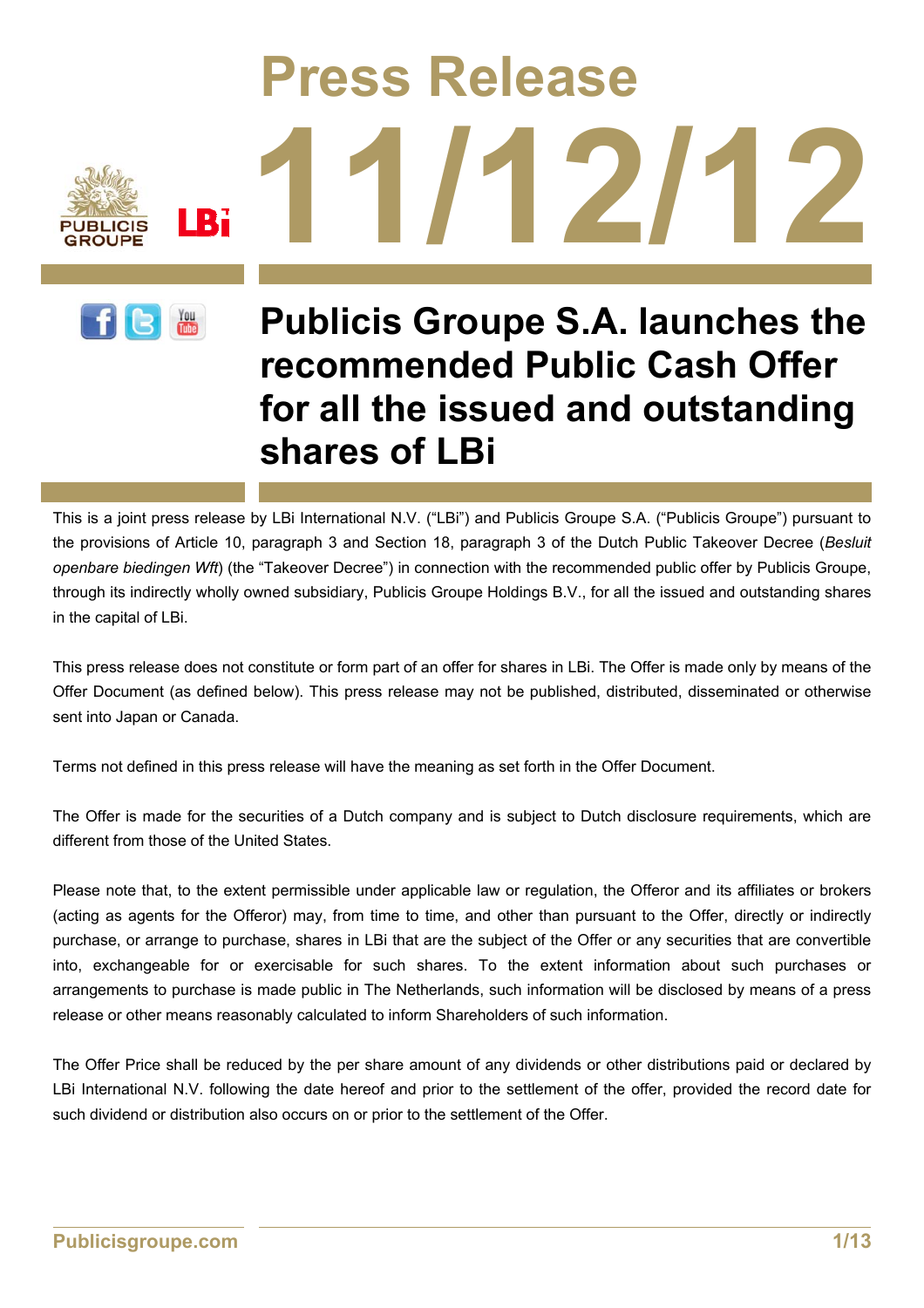# **Highlights**

- The Offer is a public, all cash offer for all issued and outstanding shares in the capital of LBi at an offer price of EUR 2.85 cum dividend per Share.
- The LBi Management Board and Supervisory Board unanimously approve and fully support the Offer and unanimously recommend Shareholders to accept the Offer.
- As per 9 November 2012, Publicis Groupe held 30,939,476 shares in LBi which represent in total approximately 21.19% of the Fully Diluted Capital (as defined below).
- Certain selected shareholders together holding 64.83% of the Fully Diluted Capital of LBi entered into irrevocable commitments to tender their Shares under the Offer.
- The Acceptance Period commences on 13 November 2012 at 09.00 hours CET, and ends on 15 January 2013 at 17.40 hours CET, unless extended.
- LBi convened an extraordinary general meeting of Shareholders at 15.00 hours CET on 20 December 2012, during which, among other matters, the Offer will be discussed and the Governance Resolutions will be decided upon.
- The Offer shall be subject to the fulfilment or waiver of the Offer Conditions as set out in the Offer Document.

**With the publication of the Offer Document today, and with reference to the joint press releases of Publicis Groupe [EURONEXT Paris: FR0000130577] and LBi [EURONEXT Amsterdam: LBI], issued on 20 September 2012 and 9 October 2012, respectively, Publicis Groupe Holdings B.V. ("Publicis Groupe Holdings" or the "Offeror"), an indirectly wholly owned subsidiary of Publicis Groupe, and LBi hereby jointly announce that the Offeror is making an all cash public offer for all the issued and outstanding shares with a nominal value of EUR 0.25 each in the capital of LBi (the "Shares") at an offer price of EUR 2.85 cum dividend per Share.**

## **Introduction**

On 20 September 2012, Publicis Groupe and LBi jointly announced that they had reached conditional agreement on a potential recommended cash offer for all the issued and outstanding shares in the capital of LBi.

The acquisition of LBi confirms Publicis Groupe's ambitions and leadership in digital communications and increases its share of revenue derived from digital operations to over 35%, in line with Publicis Groupe's strategic goals, reinforcing its exposure to one of the fastest growing segments and the future of the advertising world.

In the global advertising landscape, in which scale is key to win market share and increase client base, Publicis Groupe will benefit from an enlarged digital network. The acquisition of LBi will also give access to a unique technology platform that allows use of relevant data insights to create appropriate content and assets and will allow Publicis Groupe to capitalise on the complementarity with its existing global digital businesses to deliver best-in-class and globally integrated service offering to clients.

The combined business aims to generate synergies as a result of increased efficiency across the various geographies and functions.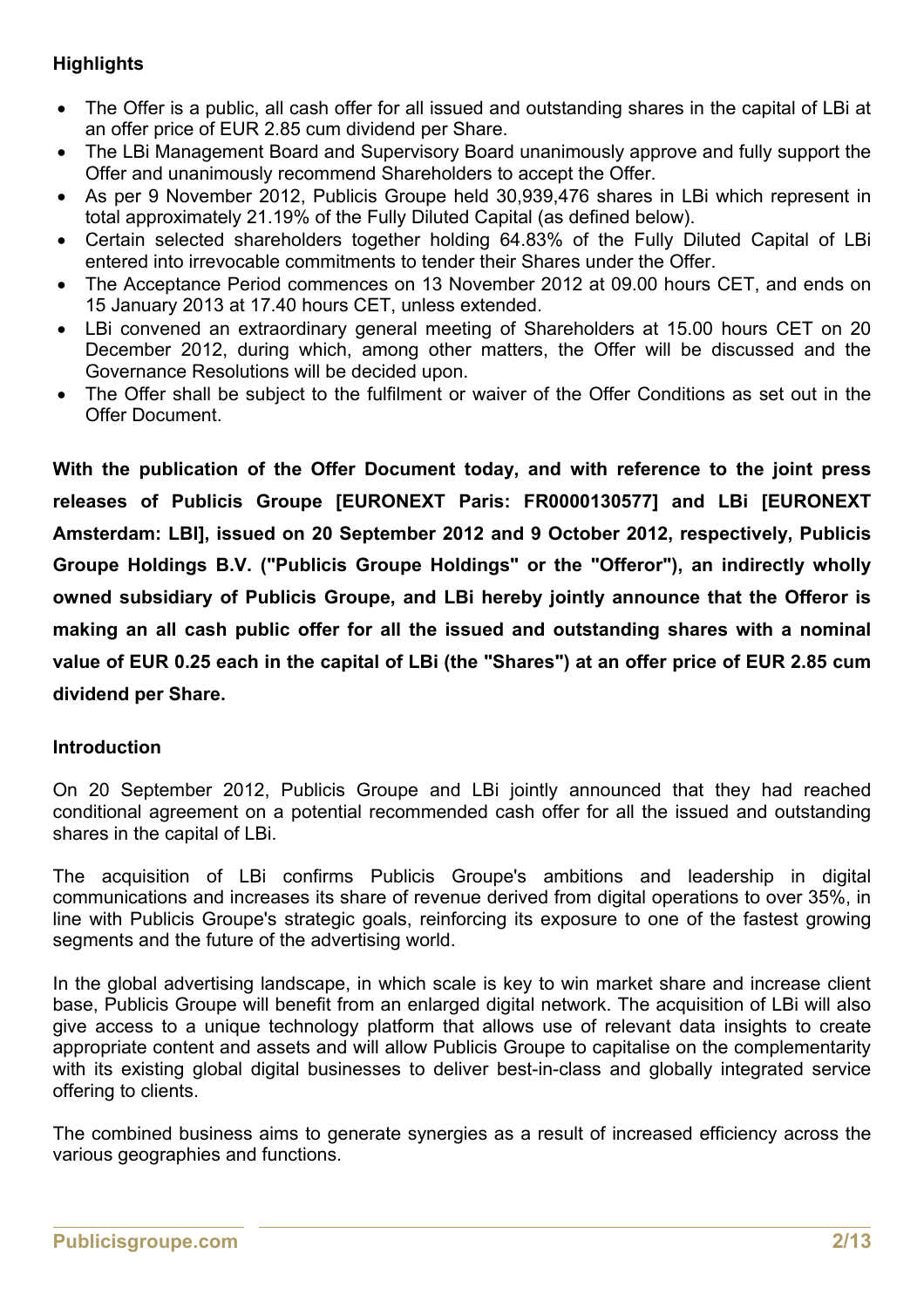#### **The Offer**

The Offer values the Fully Diluted Capital<sup>1</sup> of LBi at approximately EUR 416 million. The Offer Price represents a premium of 39.8% above the "unaffected"<sup>2</sup> 12-month volume weighted average ordinary Share price of LBi of EUR 2.04<sup>3</sup>.

The Offeror is making the Offer on the terms and subject to the conditions and restrictions contained in the offer document dated 12 November 2012 (the "Offer Document"). Shareholders should refer to the Offer Document for all terms, conditions and restrictions of the Offer.

Shareholders tendering their Shares under the Offer will be paid on the terms and subject to the conditions and restrictions contained in the Offer Document, in consideration of each Share validly tendered (or defectively tendered, provided that such defect has been waived by the Offeror) and delivered (*geleverd*), a cash amount of EUR 2.85 per Share, net to the Shareholder in cash, without interest and less any applicable withholding taxes (the "Offer Price"). The Offer Price is cum dividend. In the event any share or cash distribution or dividend (a "Distribution") on the Shares is declared by LBi (whereby the record date that is decisive for entitlement to such Distribution is prior to the Settlement), the Offer Price will be decreased by the full amount of such Distribution made by LBi in respect of each Share (before any applicable withholding tax).

Publicis Groupe has confirmed in the press release dated 20 September 2012 that it will finance the Offer from its own readily available resources and that the financing of the Offer will not be subject to third-party conditions or contingencies.

#### **Unanimous support from the Management Board and Supervisory Board of LBi**

The Management Board and the Supervisory Board of LBi (the "LBi Boards") have given due and careful consideration to the strategic, non-financial and financial consequences of the Offer for LBi and its stakeholders (including the Shareholders) as set out in the position statement included in the Circular (as defined below). Throughout the decision-making process, which eventually led to the signing of the Merger Protocol, the LBi Boards have met on a frequent basis and discussed the key decisions that had to be made in the context of the Offer as well as the progress of the Offer process and have consulted financial and legal advisors in respect thereof. The LBi Boards considered various strategic options including a standalone scenario and collaboration with third parties and had preliminary discussions with a number of interested parties which were unsuccessful except for the discussions with Publicis Groupe. The LBi Boards made a thorough assessment of the Offer weighing the interests of LBi and its stakeholders including its clients, shareholders, partners and employees.

The LBi Boards have obtained written opinions from ABN AMRO Bank N.V., addressed to the Supervisory Board, and from Jefferies International Limited, addressed to the Management Board, on the fairness of the Offer from a financial point of view. Both are included in the Circular.

Taking into account these considerations, the LBi Boards have reached the conclusion that the Offer is fair to the Shareholders from a financial point of view and is in the best interest of LBi, its Shareholders and its other stakeholders.

With reference to the above, the LBi Boards have resolved to unanimously approve and fully support the Offer, to unanimously recommend to Shareholders to accept the Offer and to tender their Shares pursuant to the Offer and to unanimously recommend to Shareholders to adopt the Governance Resolutions.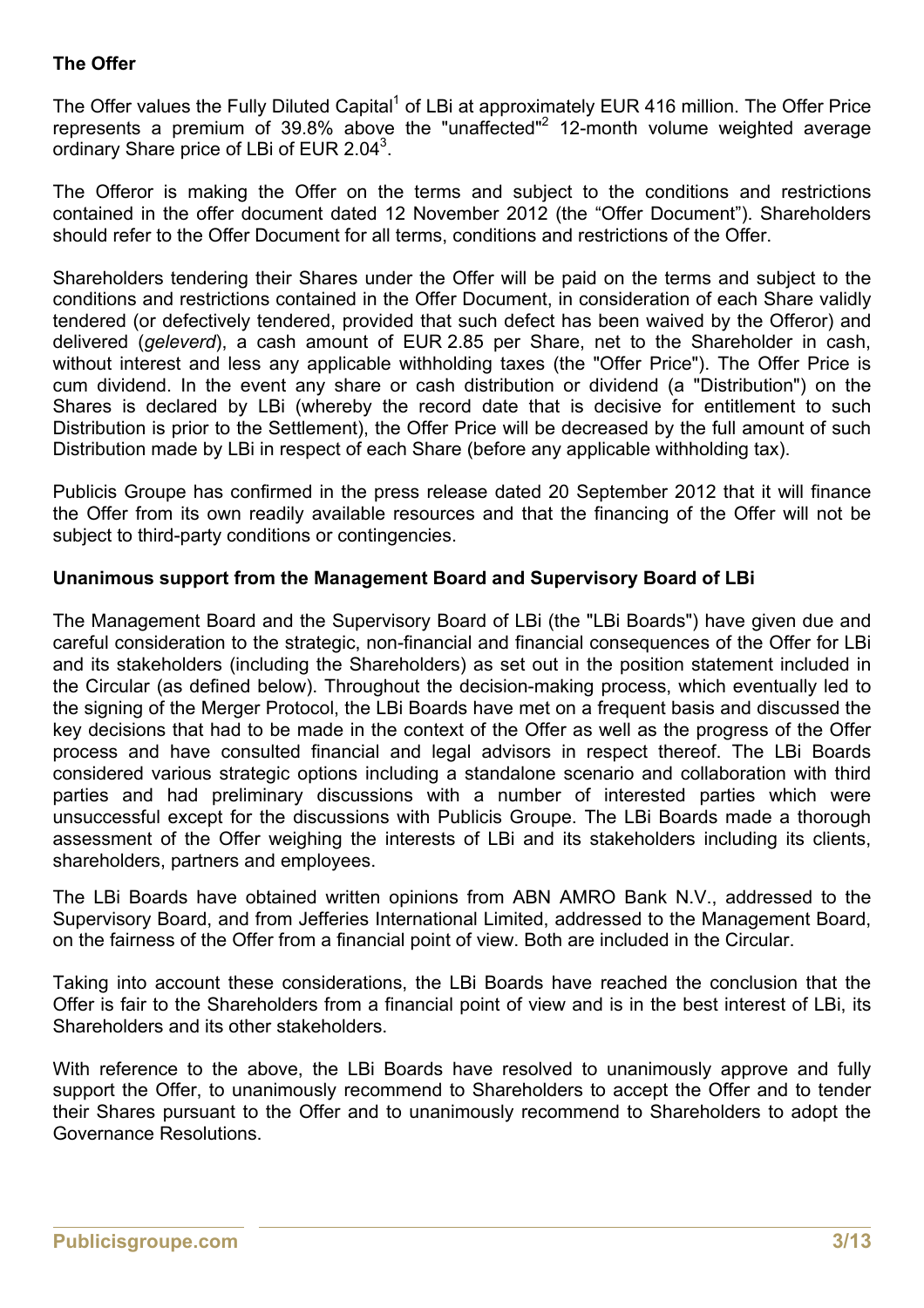#### **Extraordinary General Meeting of Shareholders**

At 15.00 hours CET, on 20 December 2012, such date being at least six Business Days prior to the Acceptance Closing Date, an extraordinary general meeting of shareholders of LBi (the "EGM") was convened at Hilton Hotel, Apollolaan 138, 1077 BG Amsterdam, the Netherlands, at which meeting the Offer, among other matters, will be discussed in accordance with the provisions of Article 18, paragraph 1 of the Takeover Decree. In addition, certain resolutions will be proposed to the EGM in connection with the Offer.

A shareholders' circular providing further information to its Shareholders, including a position statement, as required pursuant to Article 18 paragraph 2 of the Takeover Decree (the "Circular"), including the agenda for the LBi EGM, will be made available by LBi as of today.

## **Works Council**

LBi does not have a Central Works Council (*Centrale Ondernemingsraad*) and there are no relevant trade unions. The secretariat of the Social Economic Council (*Sociaal Economische Raad*) has been informed in writing of the Offer in accordance with the Merger Code 2000.

#### **Irrevocable undertakings for in total 64.83% of the shares**

To date Publicis Groupe has received an irrevocable commitment from certain selected shareholders, including, but not limited to, Carlyle Europe Technology Partners, Cyrte Investments, Janivo, Red Valley and Westerduin, all members of the LBi Boards and selected senior managers of LBi, representing together with their Affiliates 64.83% of the Fully Diluted Capital to tender their Shares (including Shares to be acquired by them after the entering into the Undertaking, including where it concerns LBi Board members and senior managers, pursuant to Equity Incentives that should be exercised by them as part of their Undertaking) (the "Undertakings"). The Undertakings contain certain customary undertakings and conditions. The relevant shareholders did not receive any information in connection with the Offer that is not included in the Offer Document. The Shares under the Undertakings will be tendered against the Offer Price and under the same conditions and restrictions as apply to all other Shareholders under the Offer as set out in the Offer Document.

Publicis Groupe Holdings on 12 November 2012 entered into a share purchase agreement with Janivo supplementary to the Undertaking with Janivo pursuant to which it acquired from Janivo against a purchase price of EUR 2.85 the Share B in the capital of LBi subject to the Offer being declared unconditional. As part of this agreement, Janivo agreed to waive its nomination rights with respect to the new Supervisory Board members to be appointed at the EGM.

#### **Owned shares**

As per 9 November 2012, Publicis Groupe directly or indirectly held 30,939,476 Shares in LBi, which represent in total approximately 21.19% of the Fully Diluted Capital of LBi. This includes the purchase of 8,500,000 shares from Project Holland Fonds on 25 September 2012 for a price of EUR 2.80 per share as a result of which the put-call option agreement referred to in the joint press release of 20 September was terminated. The other Shares directly or indirectly owned by Publicis Groupe have been acquired since 24 September 2012 at a volume weighted average price of approximately EUR 2.85 per Share, a minimum price of EUR 2.85 and a maximum price of EUR 2.85 per Share. Publicis Groupe Holdings on 12 November 2012 acquired against a purchase price of EUR 2.85 the Share A in the capital of LBi from Carlyle, as a result of which in accordance with the articles of association of LBi the Share A converted into one ordinary Share.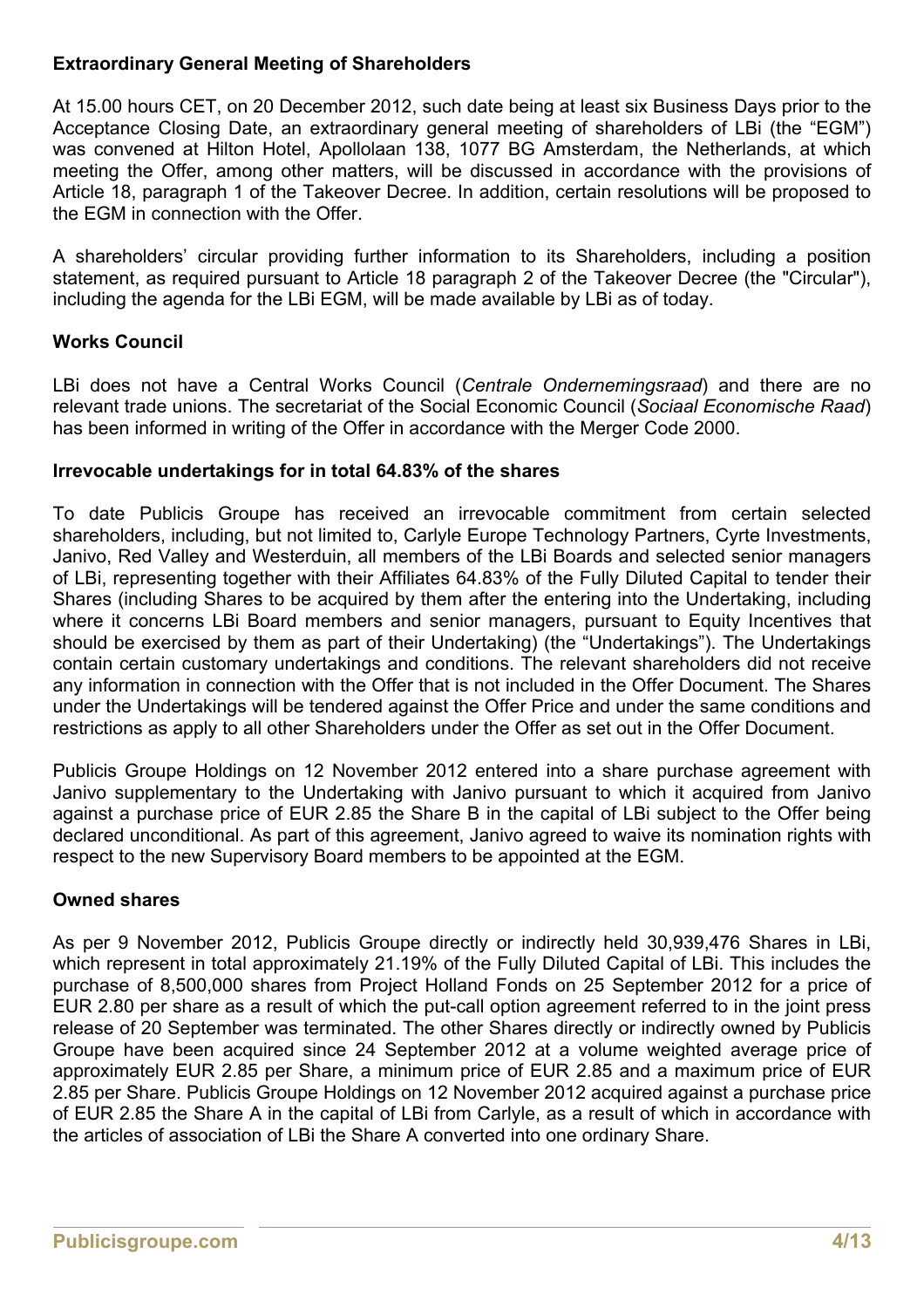#### **Acceptance Period**

The acceptance period under the Offer commences at 09.00 hours CET, on 13 November 2012, and, unless extended, expires at 17.40 hours CET, on 15 January 2013 (such time, the "Acceptance Closing Time" and such date, the "Acceptance Closing Date"), in accordance with the terms of the Offer Document and article 15 of the Takeover Decree (the "Acceptance Period"). Acceptance under the Offer must be made in the manner specified in the Offer Document.

If one or more of the Offer Conditions is not timely fulfilled or, where appropriate, waived in accordance with Section 6.6 of the Offer Document, the Offeror may extend the Acceptance Period.

If all Offer Conditions are fulfilled or, where appropriate, waived, the Offeror will accept all Shares that have been validly tendered (or defectively tendered provided that such defect has been waived by the Offeror) and not previously withdrawn pursuant to the provisions of Article 15, paragraph 3, Article 15a, paragraph 3, Article 5b, paragraph, 5 or Article 15, paragraph 8 of the Takeover Decree and the terms of the Offer.

## **Acceptance by Shareholders**

#### *Acceptance by Shareholders through an Admitted Institution*

Shareholders who hold their Shares through an institution admitted to Euronext Amsterdam (an "Admitted Institution") are requested to make their acceptance known through their bank or stockbroker no later than at the Acceptance Closing Time (17.40 hours CET, on 15 January 2013), unless the Acceptance Period is extended. The bank or stockbroker may set an earlier deadline for communication by Shareholders in order to permit the bank or stockbroker to communicate its acceptances to SNS Securities N.V. (the "Settlement Agent") in a timely manner.

The Admitted Institutions may tender Shares for acceptance only in writing to the Settlement Agent. In tendering for acceptance, the Admitted Institutions are required to declare that (i) they have the tendered Shares in their administration, (ii) each Shareholder who accepts the Offer irrevocably represents and warrants that the Shares tendered by it are being tendered in compliance with the restrictions set out in Section 1 (Restrictions) and Section 2 (Important Information) of the Offer Document, and (iii) they undertake to deliver (*leveren*) these Shares to the Offeror prior to or ultimately on the Settlement Date, provided the Offer is declared unconditional (*gestand wordt gedaan)*.

#### *Acceptance by Shareholders individually recorded in the LBi Shareholders' register*

Shareholders owning Shares individually recorded in the LBi Shareholders' register who choose to accept the Offer in respect of such Shares must deliver a completed and signed acceptance letter to the Settlement Agent. In accordance with the terms and conditions of the Offer, the acceptance letters must be received by the Settlement Agent no later than at the Acceptance Closing Time, unless the Acceptance Period is extended in accordance with Section 5.8 (Extension of the Acceptance Period) and/or Section 5.9 (Post Acceptance Period) of the Offer Document. The Settlement Agent will notify the Shareholders by regular mail about the details of the acceptance letter. The acceptance letter will also serve as a deed of transfer (*akte van levering*) with respect to the Shares referenced therein.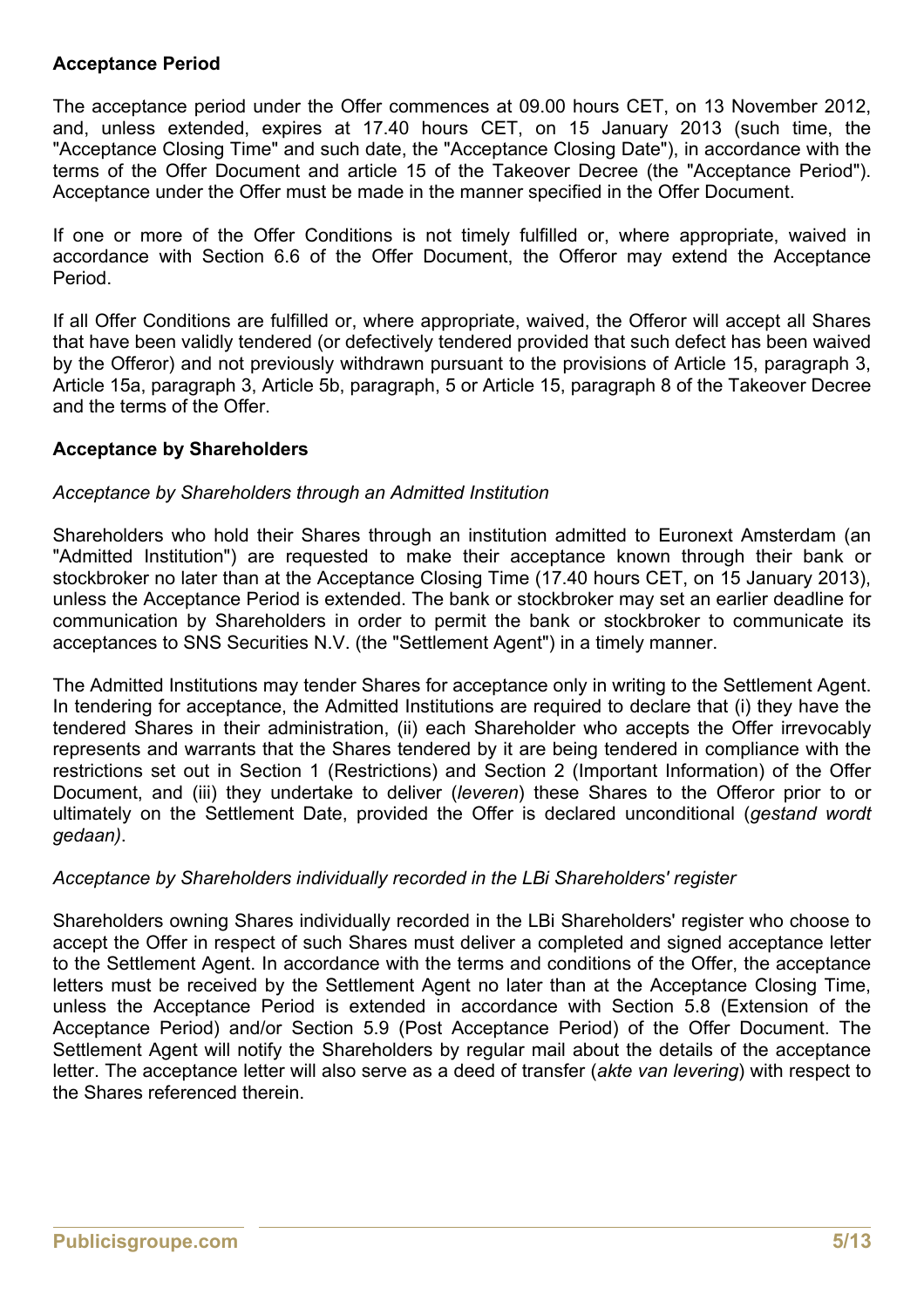#### *Acceptance by Shareholders holding Shares through Euroclear Sweden*

This paragraph contains information for Shareholders whose shares are registered with Euroclear Sweden and who wish to accept the Offer. Swedish Shareholders should take note that Swedish securities laws are not applicable to the Offer. As stated in Section 2.4 of the Offer Document, the Offer Document and the Offer are, and any tender, purchase or delivery of Shares will be, governed by and construed in accordance with the laws of the Netherlands. Swedish Shareholders should observe that these rules as well as the routines applied in relation to the Offer could in material respects deviate from those applicable to the Offer, had Swedish law been applicable to the Offer.

Shareholders directly registered with Euroclear Sweden shall tender their Shares under the Offer by way of submitting the pre-printed completed and signed application form to Mangold Fondkommission AB (the "Swedish Settlement Agent"). The pre-printed application form will be sent out by regular mail to all directly registered Shareholders registered in the records kept by Euroclear Sweden, and application forms can also be obtained from the Swedish Settlement Agent with contact details stated below. The application form must be received by the Swedish Settlement Agent no later than at the Acceptance Closing Time.

Mangold Fondkommission AB Issue: LBi International N.V. Box 55691 SE-102 15 Stockholm Sweden E-mail: [info@mangold.se](mailto:info@mangold.se) Fax: +46(0)8-503 01 551 / Telephone: +46 (0)8-527 75 082 / +46 (0)8-527 75 086

Following receipt and registration of a duly completed acceptance form, the Tendered Shares will be transferred to a newly opened blocked securities account (Sw. apportkonto) in the name of the Shareholder. In connection hereto, Euroclear Sweden will send a notification (Sw. VP-avi) that shows the number of Shares that have been removed from the original securities account and a notification that shows the number of Shares that have been entered in the newly opened blocked securities account.

In the event that the Tendered Shares are pledged, the pledgee must also complete and sign the acceptance form that is submitted.

Custody account holders, whose Shares are registered with a bank or other nominee, and who wish to tender Shares registered with Euroclear Sweden must tender in accordance with the nominee's instructions.

Shareholders holding Shares through Euroclear Sweden tendering shares in accordance with Section 5.2(c) of the Offer Document will receive on the Settlement Date the Offer Price converted from Euro into SEK. Reference is made to the paragraph on Settlement of the Offer below and Section 5.10 of the Offer Document for more information on the applicable exchange rate and related exchange rate risk.

The settlement amount will be paid to the yield account which is connected to the Shareholder's securities account with Euroclear Sweden. Shareholders who do not have a yield account connected to their securities account or whose yield account is defective will receive the settlement amount through a payment note. In connection with Settlement, the Shares will be removed from the blocked securities account, which will thereafter be terminated. No notice evidencing the removal from the blocked securities account will be sent.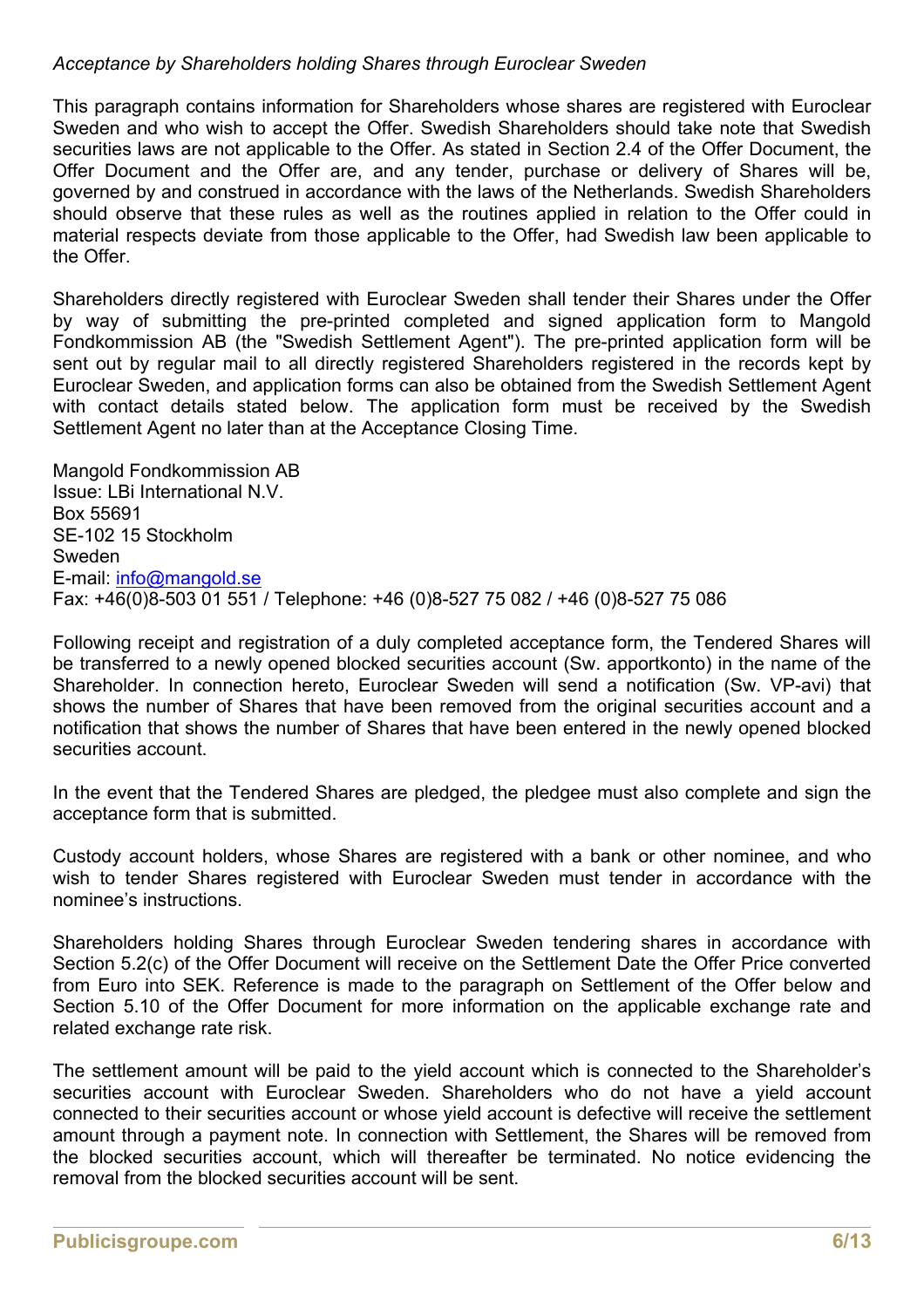#### **Extension of the Acceptance Period**

The Offeror may once extend the Offer past the Acceptance Closing Date at its discretion if one or more of the Offer Conditions is not timely fulfilled. Extension for more than one period is subject to clearance of the AFM, which will only be given in exceptional circumstances. If the Acceptance Period is extended all references in the Offer Document to the Acceptance Closing Date, the Closing Acceptance Time or "17.40 hours CET, on 15 January 2013" shall, unless the context requires otherwise, be deemed to be moved to the latest date and time to which the Acceptance Period has been so extended.

If the Acceptance Period is extended, a public announcement to that effect shall be made no later than the third Business Day following the initial Acceptance Closing Date, in accordance with the provisions of Article 15, paragraph 1 and paragraph 2 of the Takeover Decree. Such a public announcement shall contain the date to which the Acceptance Period is extended.

During such extension of the Acceptance Period, any Shares previously tendered and not withdrawn will remain subject to the Offer. In accordance with Article 15, paragraph 3 of the Takeover Decree, Shares tendered on or prior to the original Acceptance Closing Time may be withdrawn during the extended Acceptance Period.

#### **Declaring the Offer unconditional (***gestanddoening***)**

The obligation of the Offeror to declare the Offer unconditional is subject to the timely fulfilment of the Offer Conditions in accordance with Section 6.6 of the Offer Document. The Offer Conditions include, but are not limited to, the condition that the number of Shares validly tendered under the Offer and not withdrawn on the Acceptance Closing Date (whether or not extended), together with any Shares, directly or indirectly, held by Offeror or any of its Affiliates, on the Acceptance Closing Date, represents at least 90% of the Fully Diluted Capital (please also refer to Section 6.6 of the Offer Document).

The Offeror reserves the right to waive any Offer Conditions stipulated as for its benefit to the extent permitted by law. However, if the Shares validly tendered under the Offer and not withdrawn on the Acceptance Closing Date (whether or not extended), together with any Shares, directly or indirectly, held by Offeror or any of its Affiliates, on the Acceptance Closing Date, represent no more than 75% of the Fully Diluted Capital, then the Offeror may only waive the Offer Condition described in the paragraph above after having obtained the prior written approval of LBi.

Unless the Acceptance Period is extended, the Offeror will announce, in accordance with Article 16, paragraph 1 of the Takeover Decree, within three Business Days after the Acceptance Closing Date whether or not it declares the Offer unconditional. In the event that the Offer is not declared unconditional, the Offeror will explain such decision.

#### **Post Acceptance Period (***na-aanmeldingstermijn***)**

In the event that the Offeror announces that the Offer is declared unconditional (*gestand wordt gedaan*), the Offeror may publicly announce, in accordance with article 17 of the Takeover Decree, a "Post Acceptance Period" (*na-aanmeldingstermijn*) within three Business Days after declaring the Offer unconditional (*gestanddoening*). The purpose of the Post Acceptance Period is to enable Shareholders that did not tender Shares in the Acceptance Period to tender Shares under the same terms and conditions as the Offer. Such Post Acceptance Period shall commence on the first Business Day following the announcement of a Post Acceptance Period. The Post Acceptance Period will have a maximum duration of two weeks.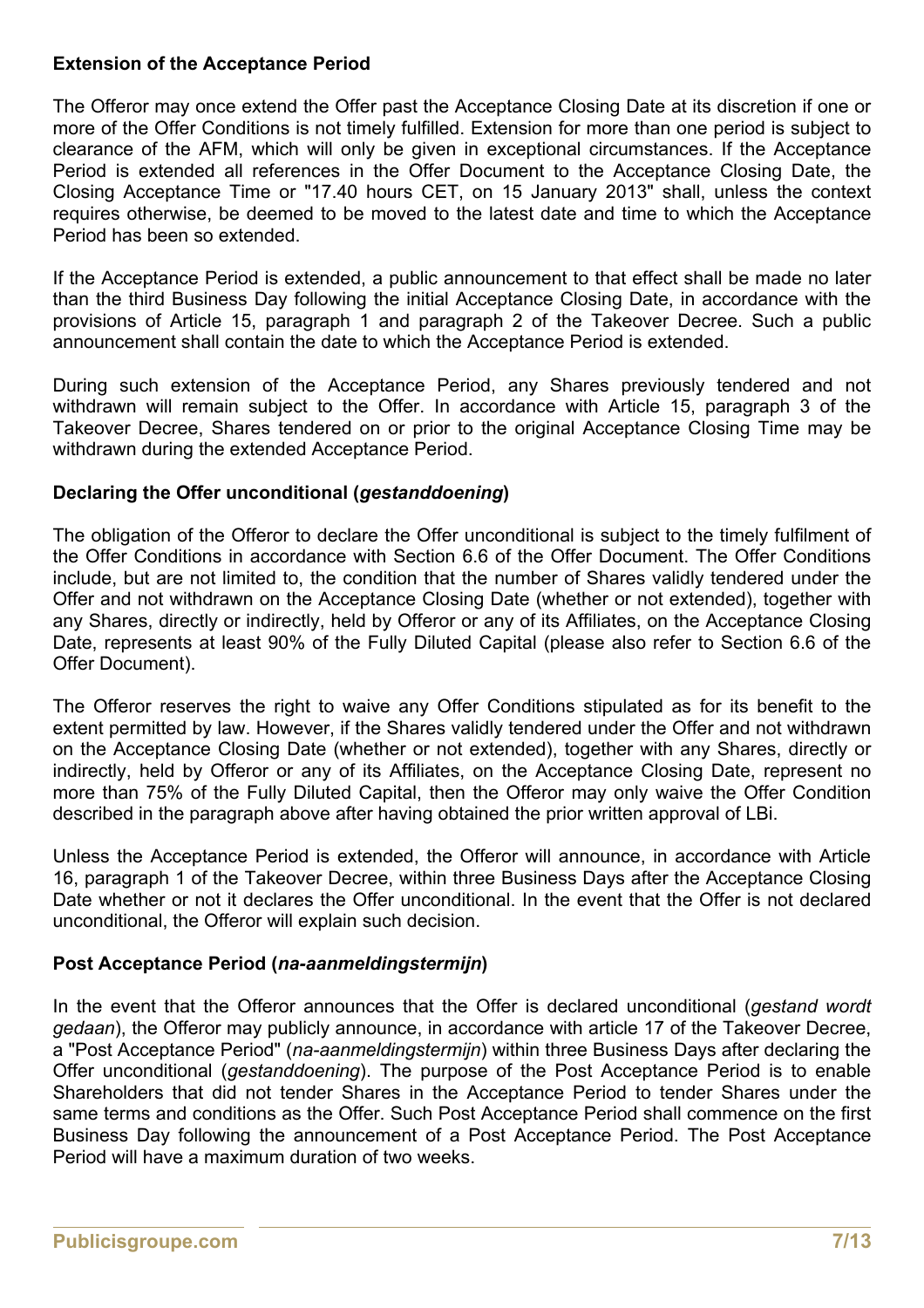The Offeror will publicly announce the results of the Post Acceptance Period and the total amount and total percentage of Shares held by it in accordance with Article 17, paragraph 4 of the Takeover Decree. This announcement shall ultimately be made on the third Business Day following the end of the Post Acceptance Period. The Offeror shall continue to accept for payment all Shares validly tendered (or defectively tendered provided that such defect has been waived by the Offeror) during such Post Acceptance Period. The Offeror shall pay for such Shares within five Business Days after the end of the Post Acceptance Period.

During the Post Acceptance Period, neither Shareholders who tendered Shares during the Acceptance Period, if such Shares were accepted pursuant to the Offer, nor Shareholders who tender Shares during a Post Acceptance Period, will have any right to withdraw such Shares from the Offer.

#### **Settlement of the Offer**

The Shareholders who have tendered Shares for acceptance under the Offer prior to or on the Acceptance Closing Date will receive on the Settlement Date the Offer Price in respect of each Tendered Share as of which moment dissolution or annulment of a Shareholder's tender or delivery (*levering*) shall not be permitted. Settlement will only take place if the Offer is declared unconditional (*gestand wordt gedaan*).

Shareholders holding Shares through Euroclear Sweden who tender their Shares in accordance with Section 5.2(c) of the Offer Document, should be aware that the Offer Price will be converted by the Swedish Settlement Agent from Euro into SEK at the prevailing spot market Euro to SEK exchange rate on the date on which the funds are received by the Swedish Settlement Agent. Such Shareholders should be aware that the Euro to SEK exchange rate which is prevailing at the date on which such Shareholder tenders its, his or her Shares and on the dates of dispatch and receipt of payment may be different from that prevailing on the day on which funds are received by the Swedish Settlement Agent. In all cases, fluctuations in the Euro to SEK exchange rate are at the risk of accepting Shareholders.

#### **Corporate Governance after the Offer**

After successful completion of the Offer, the Supervisory Board of LBi will consist of seven members of whom five shall be appointed by the general meeting of shareholders upon nomination by Publicis Groupe and two shall be current members of the Supervisory Board, who are considered independent members within the definition of the Dutch Corporate Governance Code. See for more information Section 6.13(a) of the Offer Document.

The members of the Management Board of LBi and certain other senior managers have agreed to stay on either as a member of the Management Board or a senior manager after completion of the Offer.

#### **Liquidity, delisting and Post-Settlement Restructuring**

The acquisition of the Shares by the Offeror pursuant to the Offer, among other things, will reduce the number of Shareholders and the number of Shares that might otherwise trade publicly. This could adversely affect the liquidity and market value of the Shares not tendered under the Offer.

Subject to the Offer being declared unconditional (*gestand wordt gedaan*) and the Offeror acquiring 95% of the Fully Diluted Capital, the listing of the ordinary Shares on Euronext Amsterdam will be terminated as soon as possible. This will further adversely affect the liquidity of any Shares not tendered under the Offer.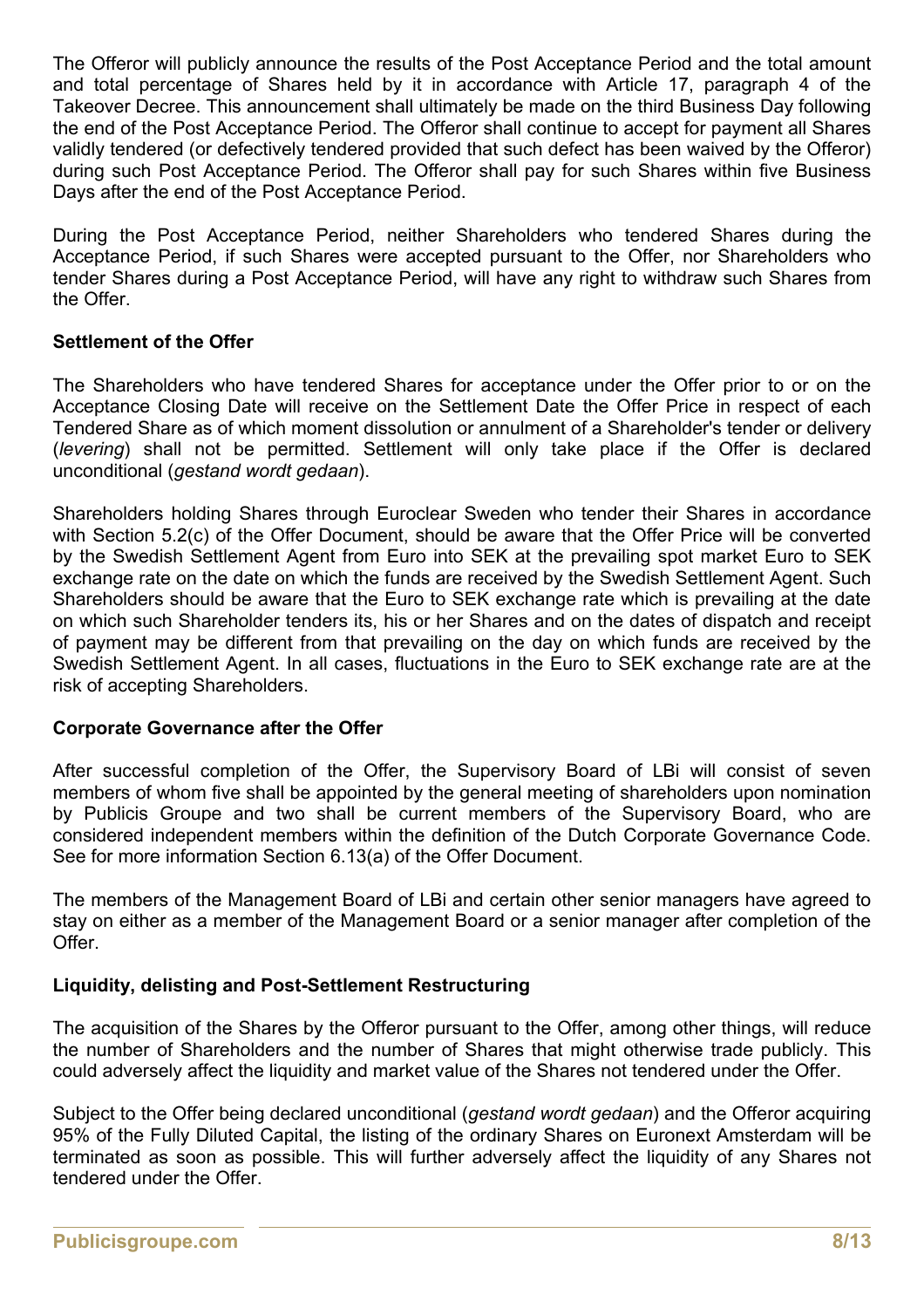Depending on the number of Shares obtained by the Offeror under the Offer, the Offeror intends to initiate a squeeze-out procedure in order to acquire all Shares held by the minority shareholders (subject to the Offeror obtaining 95% of the Fully Diluted Capital), or to take other steps to terminate the listing and/or acquire Shares that were not tendered under the Offer, including effecting a (cross border) legal bilateral or triangular merger (*grensoverschrijdende (driekhoeks-) fusie*), a demerger (*splitsing*) and/or entering into an asset sale transaction or any other legal measure involving LBi, the Offeror and/or any of their affiliates, as set out in Section 6.10(b) the Offer Document (Post Settlement Restructuring of LBi).

#### **Announcements**

Any further announcements on whether the Offer is declared unconditional (*gestand wordt gedaan*), announcements in relation to an extension of the Acceptance Period and announcements relating to the Post Acceptance Period will be issued by press release. Subject to any applicable requirements of Merger Rules and without limiting the manner in which the Offeror may choose to make any public announcement, the Offeror will have no obligation to communicate any public announcement other than as described above.

#### **Offer Document, Circular and further information**

The information in this press release is not intended to be complete and for further information explicit reference is made to the Offer Document and the Circular. The Offer Document and the Circular contain full details of the Offer.

Terms not defined in this press release will have the meaning as set forth in the Offer Document.

Shareholders are advised to review the Offer Document and the Circular in detail and to seek independent advice where appropriate in order to reach a reasoned judgement in respect of the content of the Offer Document, the Circular and the Offer itself.

Digital copies of the Offer Document are available on the website of LBi (www.lbi.com) and Publicis Groupe (www.publicisgroupe.com). Copies of the Offer Document are also available free of charge at the offices of Publicis Groupe, the Offeror, the Settlement Agent, the Swedish Settlement Agent and LBi at the addresses mentioned below. The Publicis Groupe and LBi websites do not constitute a part of, and are not incorporated by reference into, the Offer Document.

Copies of the Circular, the Articles, the proposed amendments to the Articles, LBi's Annual Reports for the Financial Years 2011, 2010 and 2009, the LBi first half-year report 2012 and the LBi Q3 trading update, are available free of charge at the offices of LBi and can be obtained by contacting LBi at the address mentioned below and also on the website of LBi (www.lbi.com).

#### **The Offeror and Publicis Groupe**

Publicis Groupe Holdings B.V. Prof. W.H. Keesomlaan 12 1183 DJ Amstelveen The Netherlands

Publicis Groupe S.A. 133, Avenue des Champs Elysées 75008 Paris Cedex 08 **France**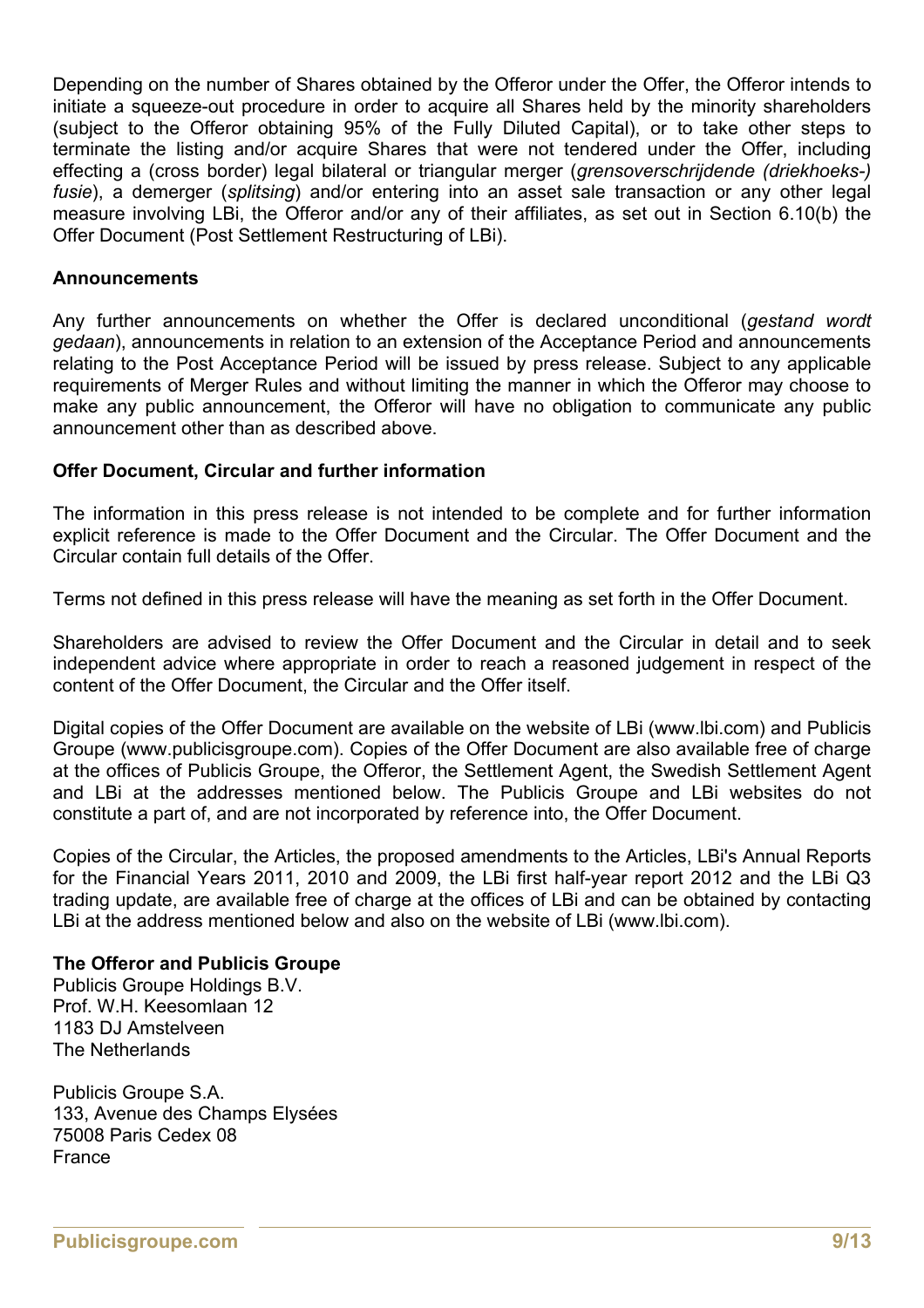# **LBi**

LBi International N.V. Joop Geesinkweg 209 1096 AV Amsterdam The Netherlands

#### **The Settlement Agent**

SNS Securities N.V. Nieuwezijds Voorburgwal 162 1012 SJ Amsterdam The Netherlands

#### **Swedish Settlement Agent**

Mangold Fondkommission AB Engelbrektsplan 2 114 34 Stockholm Sweden

#### **Important information**

#### *Restrictions*

The Offer is being made in and from the Netherlands with due observance of such statements, conditions and restrictions as are included in the Offer Document. The Offeror reserves the right to accept any tender under the Offer, which is made by or on behalf of a Shareholder, even if it has not been effected in the manner as set out in the Offer Document.

The distribution of the Offer Document and/or the making of the Offer in jurisdictions other than the Netherlands may be restricted and/or prohibited by law. The Offer is not being made, and the Shares will not be accepted for purchase from or on behalf of any Shareholders, in any jurisdiction in which the making or acceptance thereof would not be in compliance with the securities or other laws or regulations of such jurisdiction or would require any registration, approval or filing with any regulatory authority not expressly contemplated by the terms of the Offer Document. However, acceptances of the Offer by Shareholders not residing in the Netherlands will be accepted by the Offeror if such acceptances comply with (i) the acceptance procedure set out in the Offer Document, and (ii) the applicable laws and regulations in the jurisdiction from which such acceptances have been made. Persons obtaining the Offer Document are required to take due notice and observe all such restrictions and obtain any necessary authorisations, approvals or consents. Neither the Offeror, Publicis Groupe or LBi, nor any of their respective affiliates or any of their respective supervisory or managing directors, employees or advisers accepts any liability for any violation by any person of any such restriction. Outside of the Netherlands, no actions have been taken (nor will actions be taken) to make the Offer possible in any jurisdiction where such actions would be required. In addition, the Offer Document has not been filed with nor recognised by the authorities of any jurisdiction other than the Netherlands.

Any person (including, without limitation, custodians, nominees and trustees) who would or otherwise intends to forward the Offer Document or any related document to any jurisdiction outside the Netherlands should carefully read Section 1 (Restrictions) and Section 2 (Important information) of the Offer Document before taking any action. The release, publication or distribution of the Offer Document and any documentation regarding the Offer or the making of the Offer in jurisdictions other than the Netherlands may be restricted by law and therefore persons into whose possession the Offer Document comes should inform themselves about and observe such restrictions. Any failure to comply with any such restrictions may constitute a violation of the law of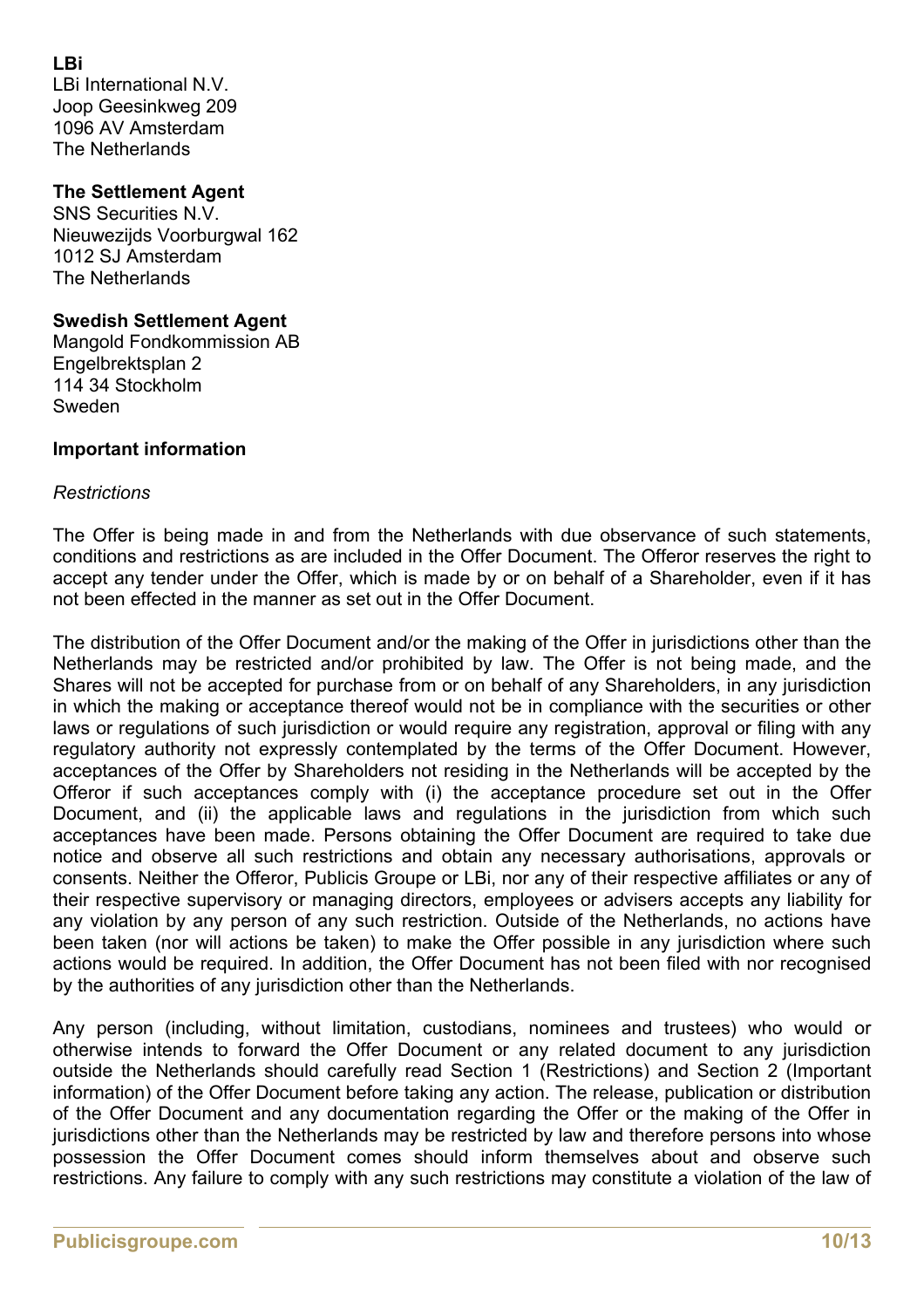any such jurisdiction. Neither the Offeror, Publicis Groupe or LBi, nor any of their respective affiliates or any of their respective supervisory or managing directors, employees or advisers accepts any liability for any violation by any person of any such restriction.

#### *United States of America*

The Offer is made for the securities of a Dutch company and is subject to Dutch disclosure requirements, which are different from those of the United States. Financial statements included in the document, if any, have been prepared in accordance with International Financial Reporting Standards (IFRS) as adopted by the EU and thus may not be comparable to the financial statements of United States companies. The Offer will be made in the United States pursuant to Section 14(e) of, and Regulation 14E under, the US Securities Exchange Act of 1934, as amended (the "US Exchange Act"), subject to the exemptions provided by Rule 14d-1(c) under the US Exchange Act and otherwise in accordance with the requirements of the Merger Rules. Accordingly, the Offer will be subject to disclosure and procedural requirements that are different from those applicable under United States domestic tender offer procedures and law.

It may be difficult for Shareholders to enforce their rights and claims arising under the federal securities laws, since the Offeror and LBi are located in a country other than the United States, and some or all of their officers and directors may be residents of a country other than the United States. Shareholders may not be able to sue a non-US company or its officers or directors in a non-US court for violations of US securities laws. It may be difficult to compel a non-US company and its affiliates to subject themselves to a US court's judgments.

Please note that, to the extent permissible under applicable law or regulation, the Offeror and its affiliates or brokers (acting as agents for the Offeror) may, from time to time, and other than pursuant to the Offer, directly or indirectly purchase, or arrange to purchase, shares in LBi that are the subject of the Offer or any securities that are convertible into, exchangeable for or exercisable for such shares. To the extent information about such purchases or arrangements to purchase is made public in The Netherlands, such information will be disclosed by means of a press release or other means reasonably calculated to inform Shareholders of such information.

Each United States shareholder of LBi is urged to consult with its independent professional adviser regarding the acceptance of the Offer including, without limitation, to consider the tax consequences associated with such shareholder's election to participate in the Offer.

The Offer Document has not been submitted to or reviewed by the United States Securities and Exchange Commission ("SEC") or any state securities commission. Neither the SEC nor any such state securities commission has approved or disapproved of the Offer, passed upon the fairness or merits of the Offer, or passed upon the adequacy or accuracy of the disclosure contained in the Offer Document. Any representation to the contrary is a criminal offence in the United States of America.

#### *Canada and Japan*

The Offer and any solicitation in respect thereof is not being made, directly or indirectly, in or into Canada or Japan, or by use of the mailing systems, or by any means or instrumentality of interstate or foreign commerce, or any facilities of a national securities exchange, of Canada or Japan. This includes, but is not limited to, post, facsimile transmission, telex or any other electronic form of transmission and telephone. Accordingly, copies of the Offer Document and any related press announcements, acceptance forms and other documents are not being sent and must not be mailed or otherwise distributed or sent in, into or from Canada or Japan or, in their capacities as such, to custodians, nominees or trustees holding Shares for persons residing in Canada or Japan. Persons receiving the Offer Document and/or such other documents must not distribute or send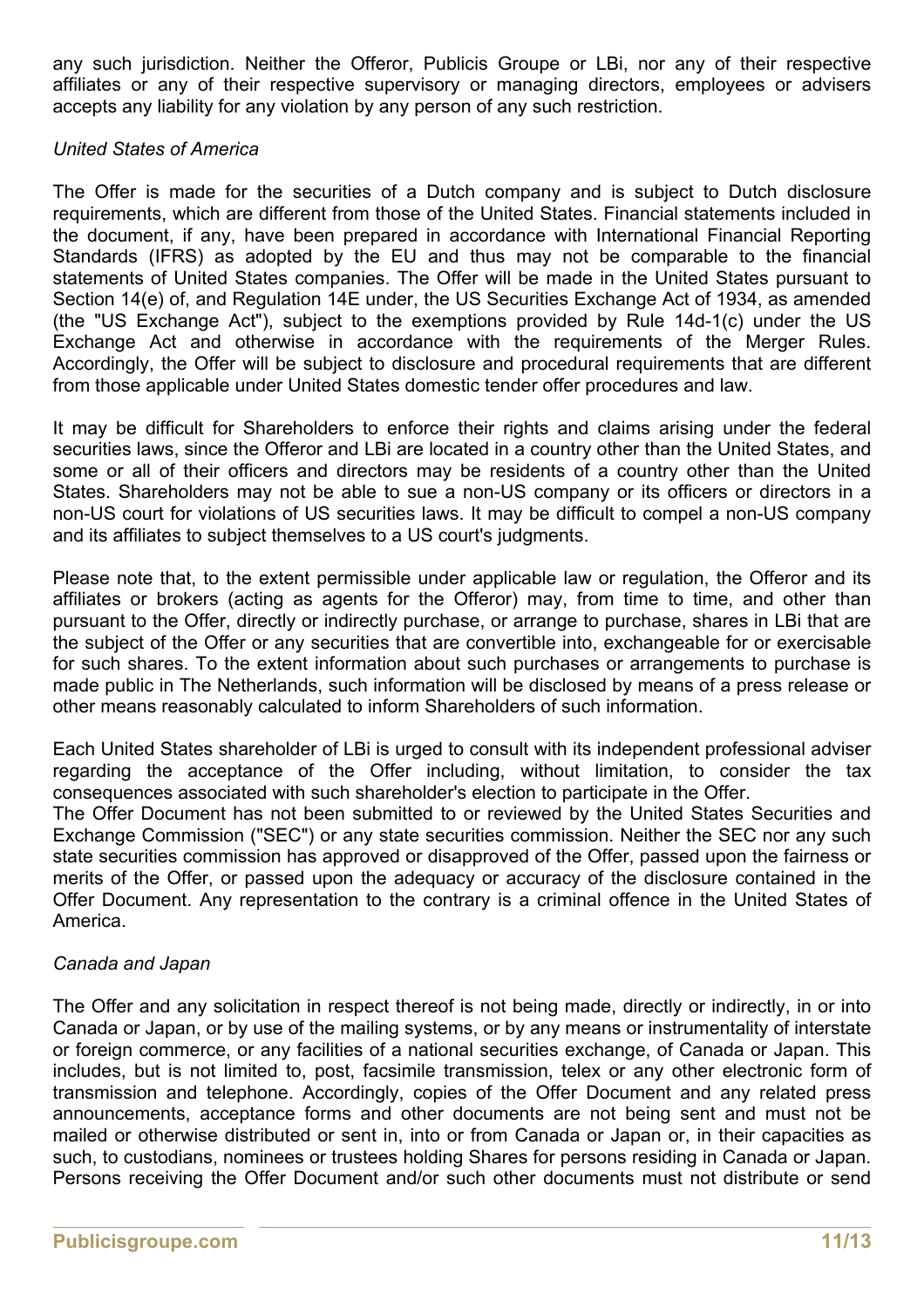them in, into or from Canada or Japan, or use such mailing systems or any such means, instrumentality or facilities for any purpose in connection with the Offer; so doing will invalidate any purported acceptance of the Offer. The Offeror will not accept any tender by any such use, means, instrumentality or facility from within Canada or Japan.

Tender and transfer of Shares constitutes a representation and warranty that the person tendering the Shares (i) has not received or sent copies of the Offer Document or any related documents in, into or from Canada or Japan and (ii) has not otherwise utilised in connection with the Offer, directly or indirectly, the mailing systems or any means or instrumentality including, without limitation, facsimile transmission, telex and telephone of interstate or foreign commerce, or any facility of a national securities exchange of, Canada or Japan. The Offeror reserves the right to refuse to accept any purported acceptance that does not comply with the foregoing restrictions, any such purported acceptance will be null, void and without effect.

#### *Forward looking statements*

This announcement and the Offer Document include "forward-looking statements" including statements about the expected timing and completion of the Offer. Forward-looking statements involve known or unknown risk and uncertainty because these statements relate to events and depend on circumstances that may occur in the future. Generally, words such as "may", "should", "aim", "will", "expect", "intend", "estimate", "anticipate", "believe", "plan", "seek", "continue" or similar expressions identify forward-looking statements. Each of the Offeror, Publicis Groupe and LBi, and any of their respective affiliates, each with respect to the statements it has provided, believes the expectations reflected in such forward-looking statements are based on reasonable assumptions. Nevertheless, no assurance can be given that such statements will be fulfilled or prove to be correct, and no representations are made as to the future accuracy and completeness of such statements. Any such forward-looking statements must be considered together with the fact that actual events or results may vary materially from such forward-looking statements due to, among other things, political, economic or legal changes in the markets and environments in which the Offeror, Publicis Groupe and/or LBi does business, to competitive developments or risks inherent to the Offeror's, Publicis Groupe's or LBi's business plans and to uncertainties, risk and volatility in financial markets and other factors affecting the Offeror, Publicis Groupe and/or LBi.

The Offeror, Publicis Groupe and LBi undertake no obligation to publicly update or revise any forward-looking statements, whether as a result of new information, future events or otherwise, except as required by applicable laws and regulations or by any competent regulatory authority.

Notes:

- 1. Fully Diluted Capital means 146,032,535 Shares which is the expected number of issued and outstanding ordinary shares in LBi at the Settlement Date at an Offer Price of EUR 2.85 after exercise in full of outstanding options under LBi's GSOP plan and settlement in full of outstanding awards under LBi's LTIP plan, excluding approximately 5.1 million ordinary shares in LBi expected to be held by LBi ultimately on the Settlement Date
- 2. Based on an "unaffected" date of 15 June 2012, before speculation of a possible transaction
- 3. Source: Capital IQ